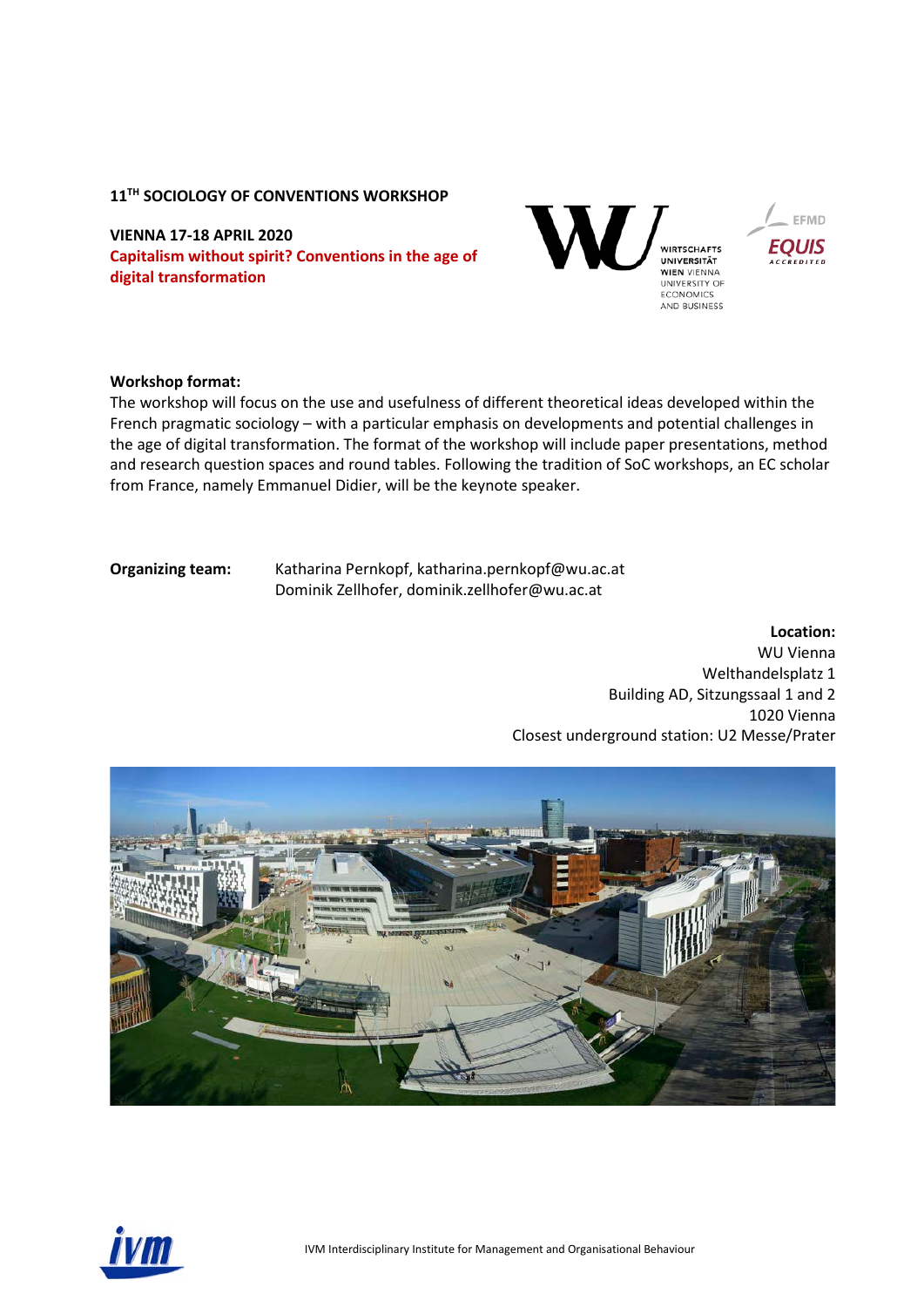#### **WORKSHOP PROGRAM**

#### Thursday, 16 April 2020

19.00 Pre-Workshop Dinner at Das Campus

### Friday, 17 April 2020

- 8.30 Check-in
- 9.00 Welcome Katharina Pernkopf & Dominik Zellhofer
- 9.00-10.30 Keynote: *"Numerical marbling"*, Emmanuel Didier
- 10.30-11.00 Coffee break
- 11.00-11.45 Paper session*: "Regional specificities and specific forms of justification within a national legal frame. How Economics of Convention (EC) can help to understand the evolution of the Swiss VET"*, Lorenzo Bonoli, Philipp Gonon, Jackie Vorpe; discussant: Katharina Pernkopf
- *11.45-12.30 Paper session: "The Notion of the Artist in Justifications of Copyright-Related Business Models."*, Simon Schrör; discussant: Dominik Zellhofer
- 12.30-13.30 Lunch break (sandwiches by Library Café)
- 13.30-14.15 Panel discussion: *"Critique revisited: practical and methodological considerations in the context of (social) crises"*, Karolin Kappler, Lisa Knoll, Rainer Diaz-Bone, Kenneth Horvath
- 14.15-15.00 Panel discussion: *"No & new ways of artistic critique: the production of culture in the light of digitalization"*, Guy Schwegler, Simon Schrör, Eltje Gajewski
- 15.00-15.30 Coffee break
- 15.30-16.15 Paper session: *"The gift of health data and what's in return"*, Tamar Sharon; discussant: Valeska Cappel
- 16.15-17.00 Paper session: *"Engineering exploration: towards socio-technical grammar(s) of commonality in a data-driven world"*, Andrew Hoffman; discussant: Kenneth Horvath
- 17.00-18.30 Round table: *"Big Data, Information, Quantification in the Age of Digital Transformation"* with Emmanuel Didier, Rainer Diaz-Bone, Tamar Sharon, Karolin Kappler & Kenneth Horvath
- 19.30 Workshop dinner at "Die Allee"

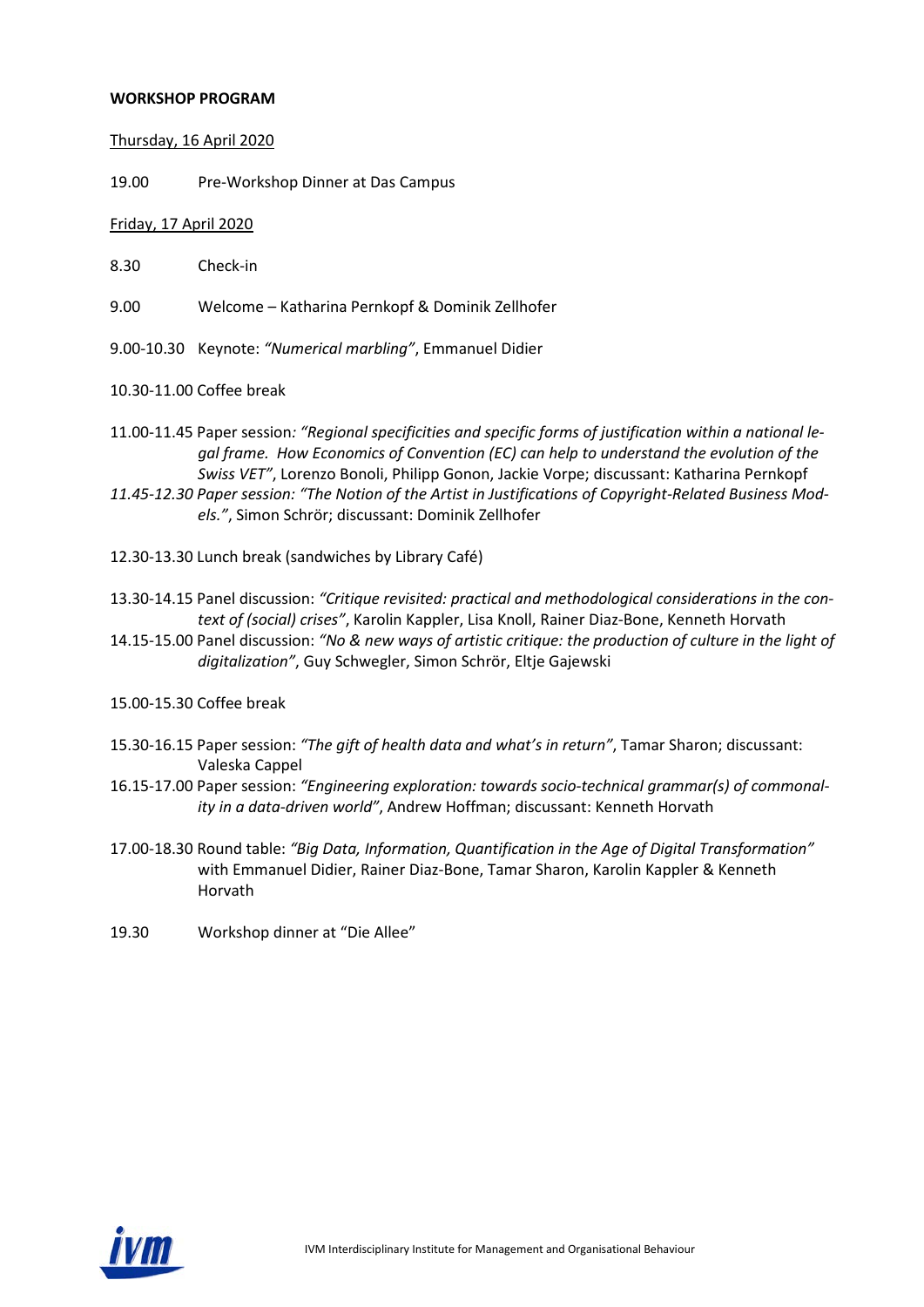### Saturday, 18 April 2020

9.00 -10.30 Method & research question space:

| Sitzungssaal 2                                                                                                                                                                                           | Sitzungssaal 1                                                             |
|----------------------------------------------------------------------------------------------------------------------------------------------------------------------------------------------------------|----------------------------------------------------------------------------|
| EC approach (based on the orders of worth frame-<br>work) to overarching quality criteria for (qualita-<br>tive) social research, Christian Schneijderberg                                               | Case study de.<br>ological consid<br>the study "Go<br><b>Education Sys</b> |
| The measurability of actor competence from an EC<br>point of view - Actors in the coordination situa-<br>tion: How do we measure competence, routines,<br>and agency?, Lea Hägi, Lena Freidorfer-Kabashi | Working with<br>mations in the<br>19th to 20th (                           |
| Analysis and critique of instruments of quantifica-<br>tion, Kenneth Horvath, Valeska Cappel, Rainer<br>Diaz-Bone                                                                                        | Quality definit<br>fees, results fr<br>nanda Quiñor                        |

*Case study design and EC-based research: methodological considerations and exemplification with the study "Governance of Transitions in the Swiss Education System",* Regula Leemann

*Working with "worlds of production": Transformations in the shoeindustry (Bally, Bata) from 2 Century, Esther Berner* 

itions and valuation: "Specialty cof*fees, results from cupping exercises"*, Xiomara Fernanda Quiñones Ruiz

10.30-11.00 Coffee break

- 11.00-11.45 Paper session: *"Digitisation and Sustainability. Analysing the relationship between two large-scaled societal projects"*, Sarah Lenz; discussant: Xiomara Fernanda Quiñones Ruiz
- 11.45-12.30 Paper session: *"Creative Finance and Evidence-Based Contracting in the Public Sector"*, Lisa Knoll; discussant: Heike Jacobson

12.30-13.30 Lunch break (pizza by l'Osteria)

- 13.30-14.15 Paper session: "EC and contemporary developments in managing employment in the workplace", Julia Brandl; discussant: Rainer Diaz-Bone
- 14.15-15.00 Paper session: "*Information Security Policies in Organizations"*, Dominik Zellhofer; discussant: Guy Schwegler
- 15.00-15.30 Show and tell: *"Health - Conventions - Digitisation. A political economy of the (digital) transformation processes of and around health"*, Karolin Kappler, Valeska Cappel
- 15.30-16.00 Show and tell: *Handbook project with Guillemette de Larquier*, Rainer Diaz-Bone

16:00-16:30 Recap & outlook on workshop 2021 (by Christian Schneijderberg and Christian Imdorf)

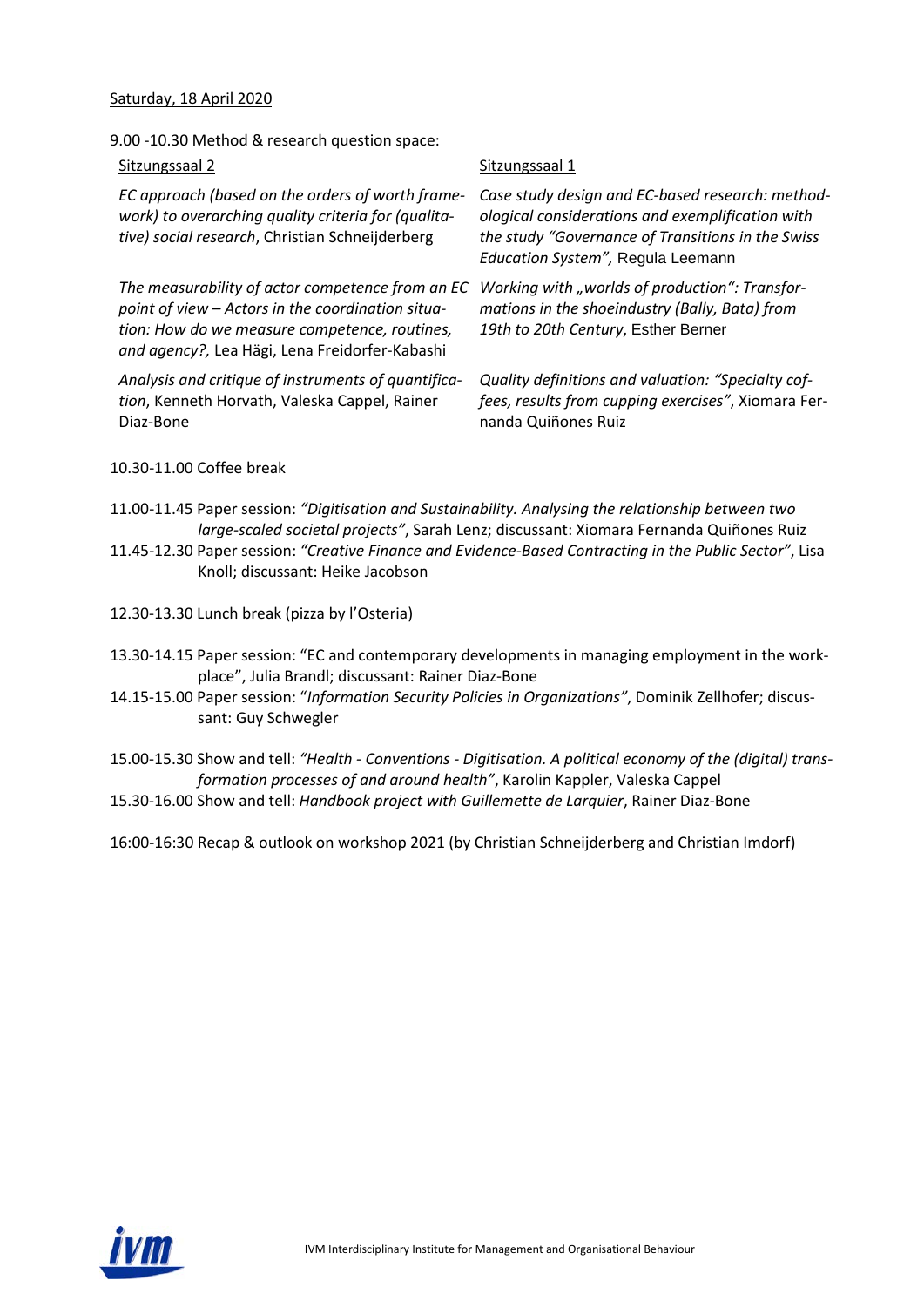**Workshop location:** Sitzungssaal 1 / Conference Room 1,

Building AD, Room AD.0.114, first/ground floor

**Key note location:**  Sitzungssaal 2 / Conference Room 2

Building AD, Room AD.0.122, first/ground floor

WU campus map: **<http://campus.wu.ac.at/>**



### **WU campus map**



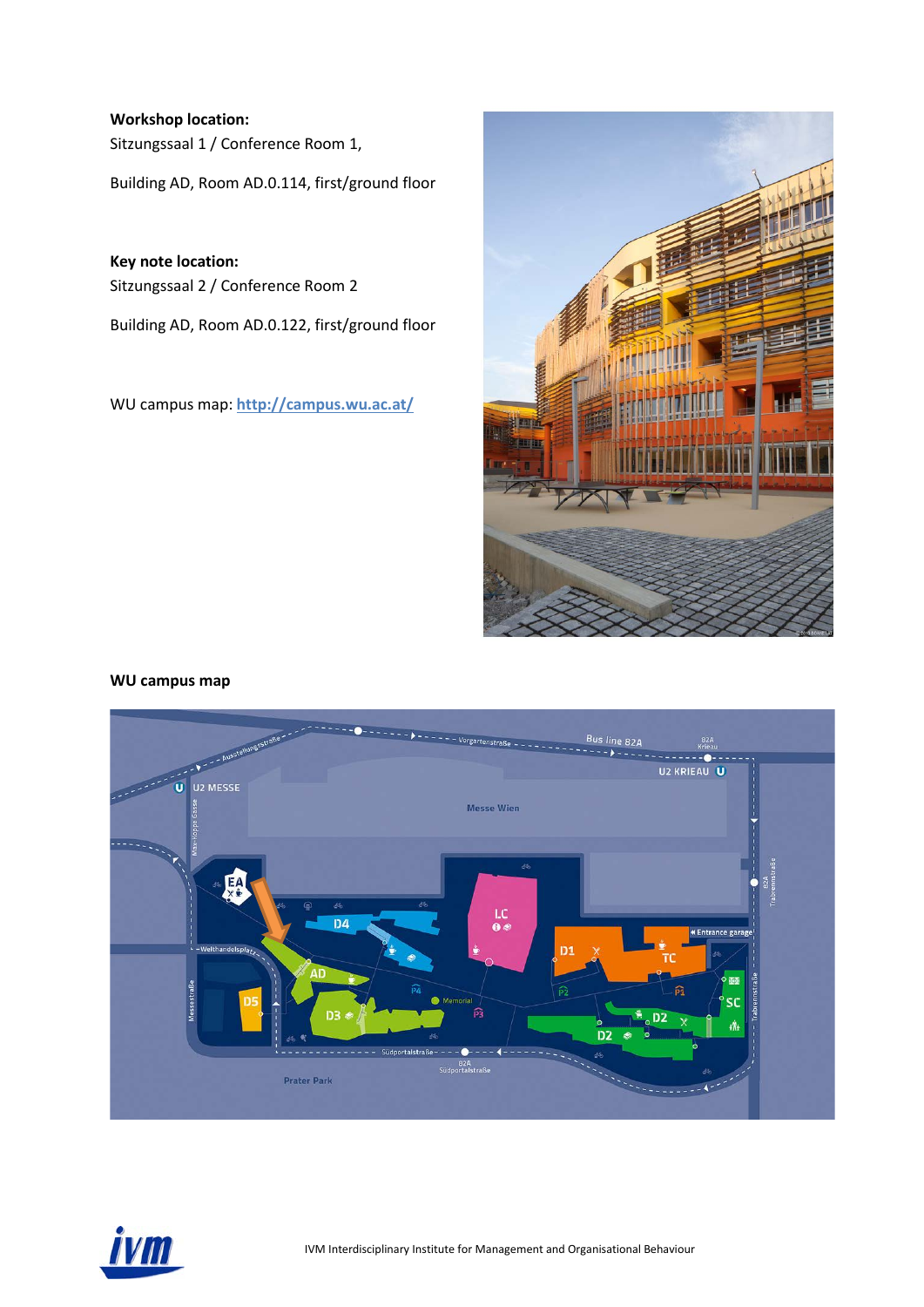**Pre-Workshop Dinner** "Das Campus" Welthandelspl. 1, 1020 Wien

**Workshop Dinner** "Die Allee" Hauptallee 124, 1020 Wien



### **Hotel options**

**Magdas Hotel (\*\*\*)** reservation@magdas.at https://www.magdas-hotel.at/ distance: 1 km from venue, about 12 minutes by foot

**Motel One Wien-Prater (\*\*\*)**  Promo Code: ATW4BAD3B42 wien-prater@motel-one.com www.motel-one.com distance: 550m from venue, about 6 min by foot

# **Austria Trend Hotel "Messe Wien" (\*\*\*) [They will change name to "Bassena Wien Messe Prater" in March]**

Promo Code: WirtschaftsUNI www.austria-trend.at/book/Wirtschaftsuniversitaet\_Wien distance: 200m from venue, about 2 min by foot

# **Courtyard Marriott Wien Messe (\*\*\*\*)**

Promo Code: go to marriott.de/VIEFG, then click 'view rates', click 'edit' on top and look for the field 'special rates', where you can use '5A2' for a dis-count. https://www.marriott.com/hotels/travel/viefg-courtyard-vienna-prater-messe/ distance: 650m from venue, about 8 min by foot

### **Ibis Budget Wien Messe (\*\*)**

contact: Mag. Lieselotte Daichendt h7098@accor.com https://ibis-budget-wien-messe.hotelsinvienna.org/en/ distance: 1,2 km from venue, about 16 min by foot